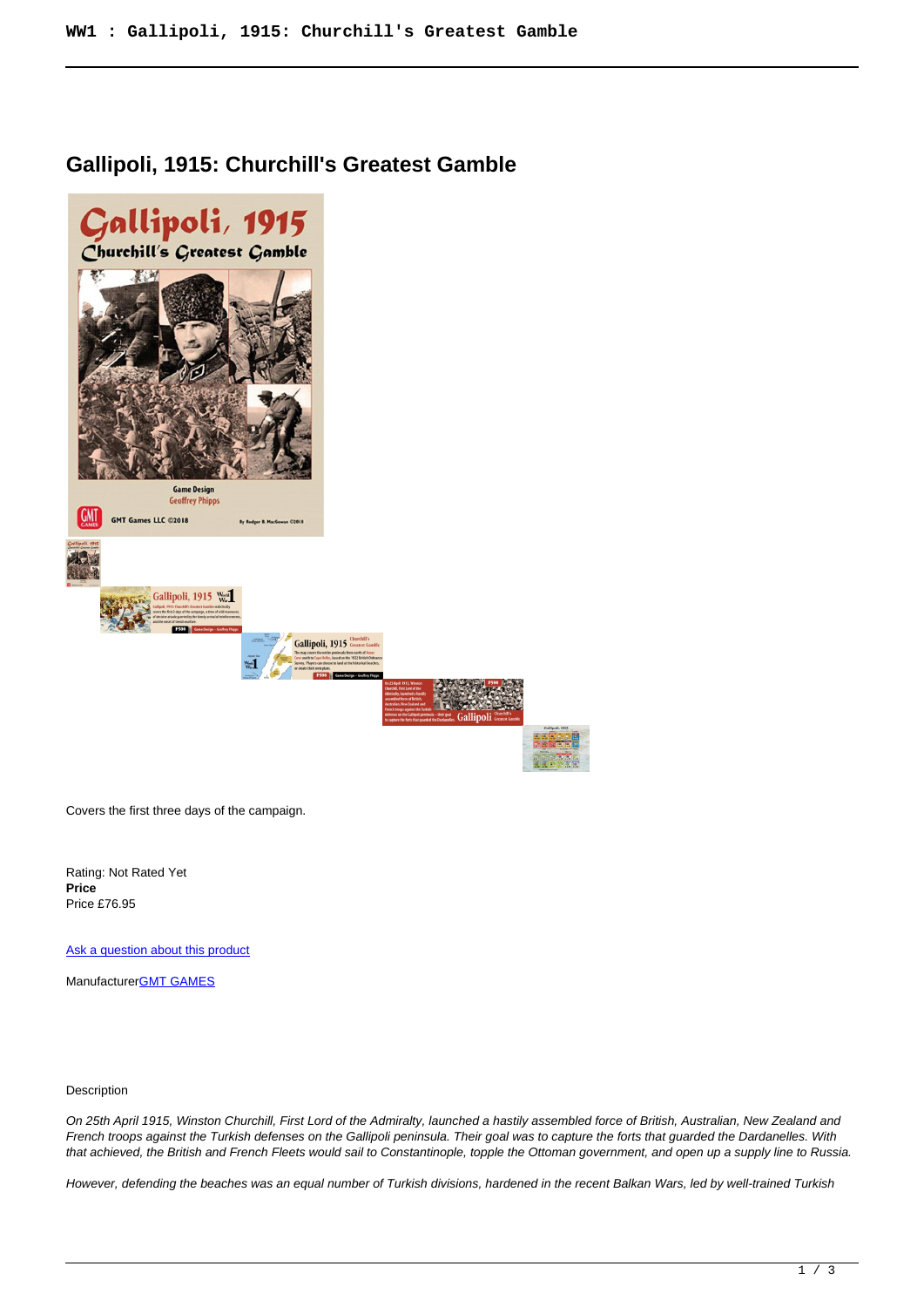officers, supported by advisors from the German General Staff.

An hour before dawn, in complete silence, the Anzacs rowed ashore at Ari Burnu, a place later to be famous as Anzac Cove. The Royal Navy had landed them in the wrong place! Huge dirt cliffs and scrub-choked washouts confronted them, rather than a beach and low dunes. Nevertheless inland they went, overrunning the Turkish pickets, only to become hopelessly confused by the night landing, jigsaw terrain, and inexperience.

Several miles inland, a gifted Turkish Officer, Mustafa Kemal, was reviewing his regiment after night maneuvers above Ari Burnu. Kemal's quick and furious counter-attack saved the day for the Ottomans, and set him on the path to become the founder of modern Turkey.

Further south, at Cape Helles, the Lancashire Fusiliers won six Victoria Crosses "before breakfast" as they ripped through the barbed wire on the beach. The invaders never reached even their first day's objectives, although the Turks only avoided defeat by a hair's breadth. With a different plan, they might have thrown the invaders back into the sea.

Gallipoli 1915: Churchill's Greatest Gamble realistically covers the first three days of the campaign, a time of wild maneuver, of decisive attacks parried by the timely arrival of reinforcements, and the onset of trench warfare. Speed – but not reckless haste – is the key to success.

The map covers the entire peninsula from north of Anzac Cove to Cape Helles, based on the 1922 British Ordnance Survey. Players can choose to land at the historical beaches, or create their own plans.

The game system emphasizes command and control. Players command by Brigade and Regiment. To be successful, a player must plan for the eventual exhaustion of their troops, rotating them out of line to rest and recover stragglers. The result is an accurate modeling of the tempo of these battles.

Infantry combat is ranged rifle and MG fire, culminating in close assault. Artillery is powerful but ultimately limited. Shrapnel from the standard field guns is deadly against troops in the open, but only the rare howitzers firing high-angle HE can deal with trenches.

## **Contents:**

- 920 combat units, half-battalions (400 men), MG companies (2-4 MGS) and batteries (4-6 guns)
- Three 34" x 22" maps
- 720 information counters
- 40-page rule book
- 12 page scenario booklet with historical commentary and bibliography
- Two 8-page player aid booklets
- Five ten-sided dice

## **Game Scale:**

- 400 meter hexes
- 2-hour daylight turns, 4-hour night turns
- Two single-map scenarios: Anzac Cove and Cape Helles, 8-30 game turns (4-15 hours)
- Two full-map scenarios 16-30 game turns (16-30 hours)
- For 2-4 players